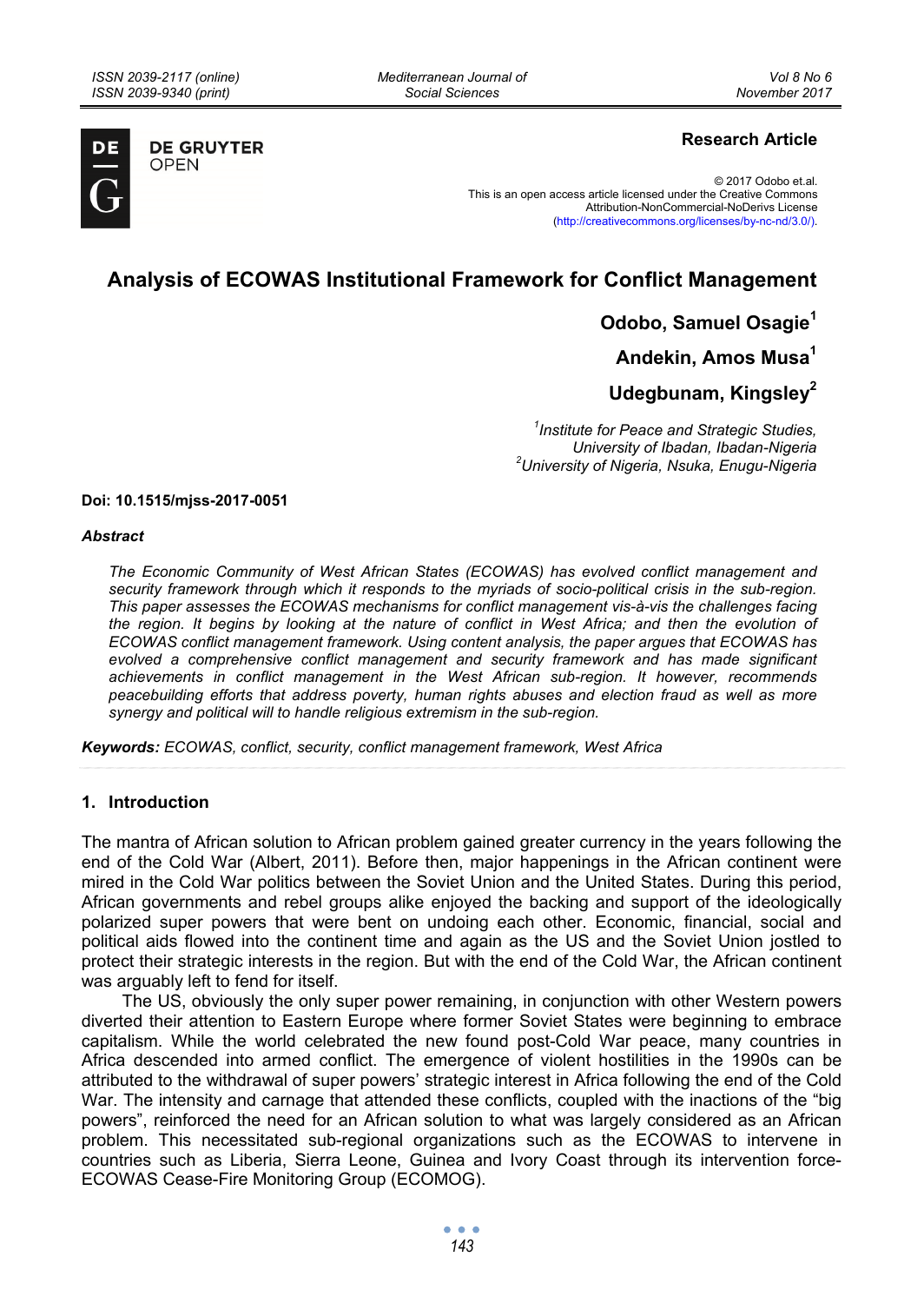| ISSN 2039-2117 (online) | Mediterranean Journal of | Vol 8 No 6    |
|-------------------------|--------------------------|---------------|
| ISSN 2039-9340 (print)  | Social Sciences          | November 2017 |

Ever since, ECOWAS have developed elaborate conflict management frameworks in dealing with the challenges confronting the sub-region. Though this is a bold attempt by an African institution to address problematic situations in the sub-region, the ECOWAS conflict management framework and its application have been marred by several challenges. For example, ECOWAS interventions have been characterized by a host of controversies including lack of United Nations Security Council authorization to enforce peace, weakness in decision making, accusations of hegemony by Nigeria, and so on. In addition, because of the dynamic nature of conflict in the region, there is need for a reassessment of established frameworks to be able to meet up with new and emerging challenges.

This paper assesses the ECOWAS mechanism for conflict management vis-à-vis the challenges facing the region. It begins by looking at the nature of conflicts in West Africa, and then evolution of ECOWAS conflict management framework. It concludes by assessing its operational experience in conflict management.

#### **2. The Nature of Conflict in West Africa**

There is a rich body of literature on the causes of conflict in Africa. While it is true that Africa's wars in general are the result of a mixture of structural economic, political, cultural and historical factors (Bakut, 2009; Edlyne, 2009; Osaghea, 2005; Albert, 2003; Bozeman, 1976). The root causes of conflicts in Africa are usually traceable to the colonial era when Europeans scrambled for territories with scant regard for ethnic boundaries (Richard, 2006). There is hardly any zone within the continent that cannot trace its conflict and instability to its colonial history. European colonialism along with its attendant historical legacies played a key role in causing, sustaining and aggravating all types of conflicts through the creation of artificial colonial boundaries, which led to state formations, but with little or no regard for ethnic and cultural identities that existed prior to their incursion into African territory. Other causes of conflict in Africa include military incursion into governance, ethnic deprivation, poor governance and ecological and environmental problems.

The West African sub-region is not a homogenous zone. The region is made up of a variety of states in terms of territorial size, colonial history, economic strength, internal cohesion and external linkages. It comprises eight francophone countries (Benin, Burkina Faso, Cote d'Ivoire, Guinea, Mali, Niger, Senegal and Togo); five Anglophone countries (Gambia, Ghana, Liberia, Nigeria and Sierra Leone); and two Lusophone states (Cape Verde and Guinea Bissau).

The defining features of this region are corruption, poverty, underdevelopment, political instability, electoral violence, arms proliferation, and military incursion in governance; drug trafficking, territorial disputes; problem of leadership, resurgence of religion and ethno-religious conflict, secessionist tendencies, and inability of the states to provide and/or guarantee security for the people. The most problematic area in the sub region has been the Mano River Region, comprising Liberia, Sierra Leone and Guinea, renowned for prolonged internecine wars (Odobo, 2011). Besides, Ghana and Cote d'Ivoire reputed as citadels of political stability, have also had their fair share of internal political divisions; while Guinea, Nigeria and Mali have also experienced one form of instability or the other (Oloyede and Albert, 2010).

Hence, while it can be argued that states in the West African sub-region are not homogeneous in terms of seize and endowment, they do have in common, cross-cutting features of insecurity associated with poverty, underdevelopment, conflict and crime both at the national and transnational levels with far-reaching implications. The point of emphasis is that the inability of many West African states to effectively secure the nation and manage domestic pressures has resulted to violent conflicts beginning with Liberia in 1989, Sierra Leone in 1991 and so on (Udofia, 2010). The neighborhood effect of the conflict and the reluctance of the international community especially the "big powers", compelled some regional leaders within ECOWAS to push for intervention in Liberia, and ECOWAS through its intervention force intervened to deal with the crises. This was a watershed in terms of sub-regional intervention in internal conflict despite the fact that ECOWAS was not originally established to perform conflict management role.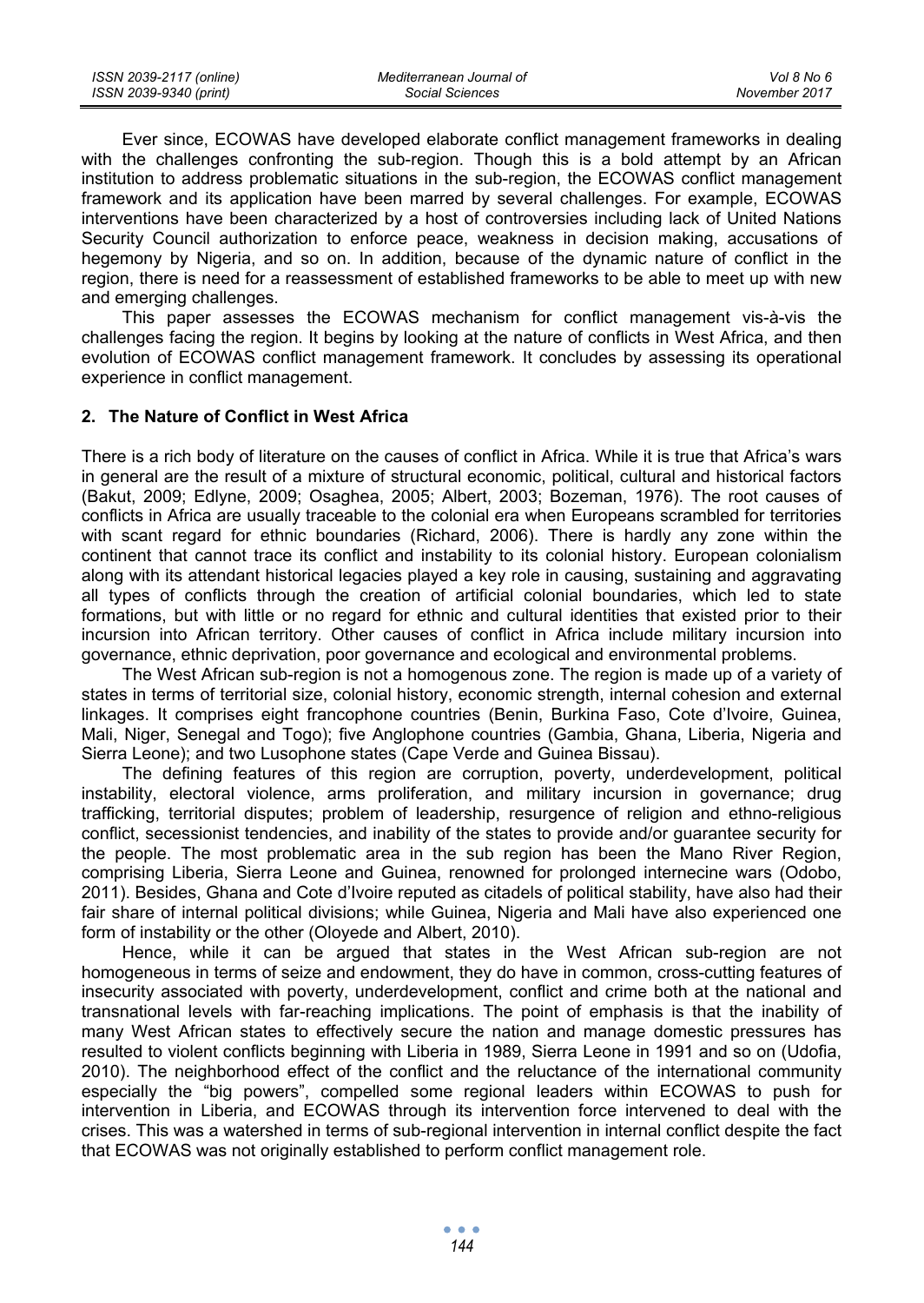## **3. Evolution of ECOWAS Conflict Management and Security Role**

ECOWAS was established on May 28, 1975 primarily to achieve an economic union. It was not originally designed to perform security role; its mandate was to promote trade, cooperation and economic development among its member states (ECOWAS, 1993). However, it was inevitable that the organization will perform this task given the incessant security challenges that befell the subregion after its establishment such as the failed attempt in 1977 by some mercenary soldiers to over throw the government of the Republic of Benin allegedly sponsored by some African states; incessant border disputes and the problem of irredentism between Togo and Ghana, over the control of the Voltage Region; Togo's accusation of Ghana and Burkina Faso of interfering in her internal affairs by steering up internal uprising against its government; territorial dispute between Mali and Burkina Faso resulting in armed conflict between the countries in 1985 and so on (NIIA, 1985).

These disturbing events not only stifled ECOWAS' ability to pursue its economic development mandate, but led to serious deliberations on the need to ensure sub-regional security, stability, and peace. Consequently, ECOWAS adopted the Protocol on Non-aggression in 1978 and the Protocol on Mutual Assistance on Defence in 1981; two legal instruments that were meant to facilitate peace and political stability in the sub-region. The Protocol on Non-aggression directly addressed issues of inter-state conflicts within the sub-region and also promoted peaceful settlement of conflict between ECOWAS member states. The Mutual Assistance on Defence on the other hand called on ECOWAS member states to pull together their defense strategies at a regional level against threats of aggression within West Africa backed by external influences (Goldman, 2005).

Although the two instruments are commendable in their quest to promote peace in the subregion, they largely addressed conflicts arising from inter-state relations at a time when intra-state conflicts were fast escalating across the sub-region. These inadequacies and challenges necessitated a more comprehensive and encompassing conflict management framework that will address both intra and inter-states conflicts in the sub-region.

## **4. ECOWAS Mechanism for Conflict Prevention, Management and Resolution, Peacekeeping and Security**

The genesis of the ECOWAS conflict mechanism can be found in the inadequacy of the previously existing Protocols to address with emerging security issues in the sub-region especially the conflicts in Liberia and Sierra Leone. Spillover effects of the conflicts had earlier led ECOWAS leaders to establish a Standing Mediation Committee (SMC) on May 9, 1990 which produced the ECOWAS Monitoring and Observation Group (ECOMOG) with a mandate to stabilize situations in both countries. Apart from the legality of ECOMOG intervention in Liberia being challenged, it encountered several challenges in its operations in what became a learning experiment for ECOWAS in sub-regional conflict management (Chikwem, 2007). Similar development in Guinea Bissau in the 1990s convinced ECOWAS that developing a mechanism for conflict management to address the shortcomings of the earlier protocols was important if sub-regional stability and development was to be realized.

The Protocol Establishing the *Mechanism for Conflict Prevention, Management and Resolution, Peacekeeping and Security* was adopted by the ECOWAS Authority of Heads of State and Government in Lome, December 10, 1999. The Mechanism institutionalized a framework that would ensure wide consultation and inclusiveness of relevant stakeholders in managing issues that affect sub-regional security. The framework included organs such as the Authority of Heads of State and Government, Mediation and Security Council, the Executive Secretariat, Council of Elders, Defence and Security Commission. Others include Early Warning Observation and Monitoring System while ECOMOG was also incorporated into the Mechanism.

## *4.1 The Authority of Heads of State and Government*

The Authority of Heads of State and Government is the apex decision making body according to the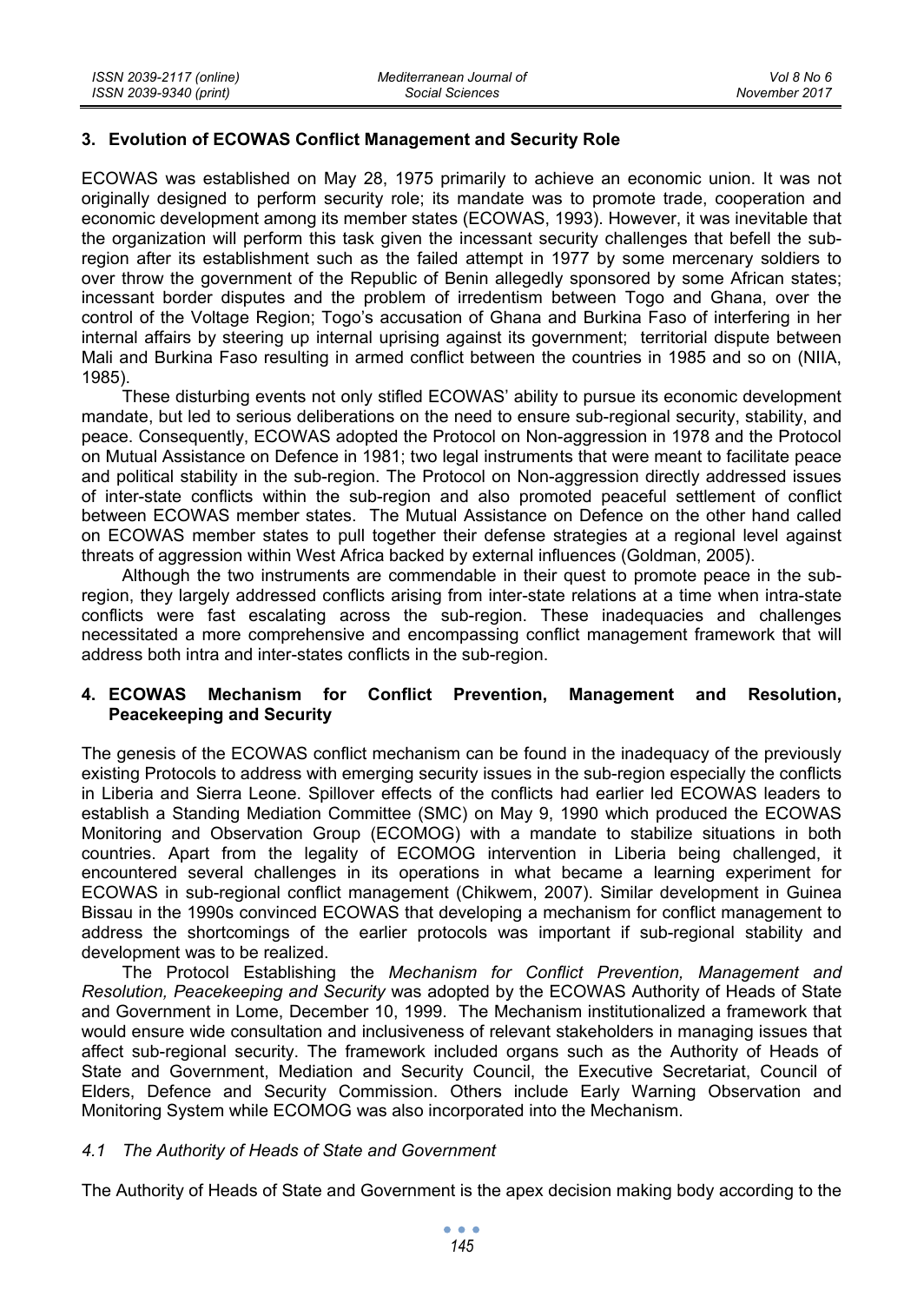Mechanism. However, Article 7 of the Treaty establishing the Mechanism gives the Authority the ability to delegate its powers to the Mediation and Security Council.

#### *4.2 The Executive Secretariat*

The body is saddled with the responsibility of daily administration of the organization. The head of the Secretariat is the Executive Secretary also regarded as the chief administrator of the Secretariat. However, the Secretariat was transformed into a Commission in January 2007. The ECOWAS Commission (as it is called) is headed by a President appointed by the Heads of State and Government of member states. He is also the Chief Executive Officer of the Community. The President of the Commission is assisted by a Vice and seven Commissioners. The headquarters is located in Abuja, Nigeria. The main task of the Commission is the promotion of socio-economic cooperation and political integration of member states.

## *4.3 Mediation and Security Council*

The Council deliberates on all matters of peace and security on behalf of the Authority. It comprises nine member states out of which seven are elected by the Authority. The two other members are the incumbent chairman and the immediate past chairman of the Authority. Decisions in the Council are taken based on a two-third majority of votes. The Council officially took-off in May 2000 in Monrovia, Liberia (Bakhoum, 2010). The Council is a replica of the UN Security Council but it functions at a sub-regional level. It can meet at Ambassadorial, Ministerial or Heads of State and Government Levels.

While the Committee of Ambassadors (made up of ten elected Member States) meet every month to review matters of peace and security, the Committee of Ministers of Foreign Affairs, Defence, Internal Affairs and Security meet at least once in three months to deliberate on general political and security situation in the region. Furthermore, the ten member Heads of State and the Mediation and Security Council meet at least twice a year and they have the final decisions on the appropriate policies or measures to be taken with regards to decisions that have been reached by the Mediation and Security Council. It also requires a two-third majority of votes to take a position. The Mediation and Security Council superintends over the activities of lower organs such as Defence and Security Commission. Like the UN Security Council, it has the authority to authorize all forms of intervention such as ECOMOG intervention. It does this after due consultations with the UN and AU about its decisions and it also has the power to appoint ECOMOG Commanders and review the mandates of any mission.

#### *4.4 Defence and Security Commission*

This Commission is made up of the Chiefs of Defence Staff of Member States of ECOWAS. Its function is to assess all technical issues and review logistical requirement for any peacekeeping missions. It is also the Commission's job to assist the Mediation and Security Council in matters of organization and deployment of peacekeeping forces in the sub-region. Additionally, the body reviews reports from the various Observation and Monitoring Centres upon which it advises and recommends necessary steps to the Mediation and Security Council. Although the Commission meets once every three months, special sessions can be called when the need arises.

## *4.5 Council of Elders*

The Council of Elders is constituted by the Executive Secretary to help the organization in the area of preventive diplomacy. The body is made up of eminent and prominent individuals especially past heads of state, renowned diplomats and religious leaders. They are called upon to utilize their good offices to intervene in conflicts and periods of political turbulence within or between member states as mediators, conciliators, or facilitators. The Council of Elders was inaugurated in July 2001 in Niger. They have also been involved in election monitoring in countries such as Gambia, Sierra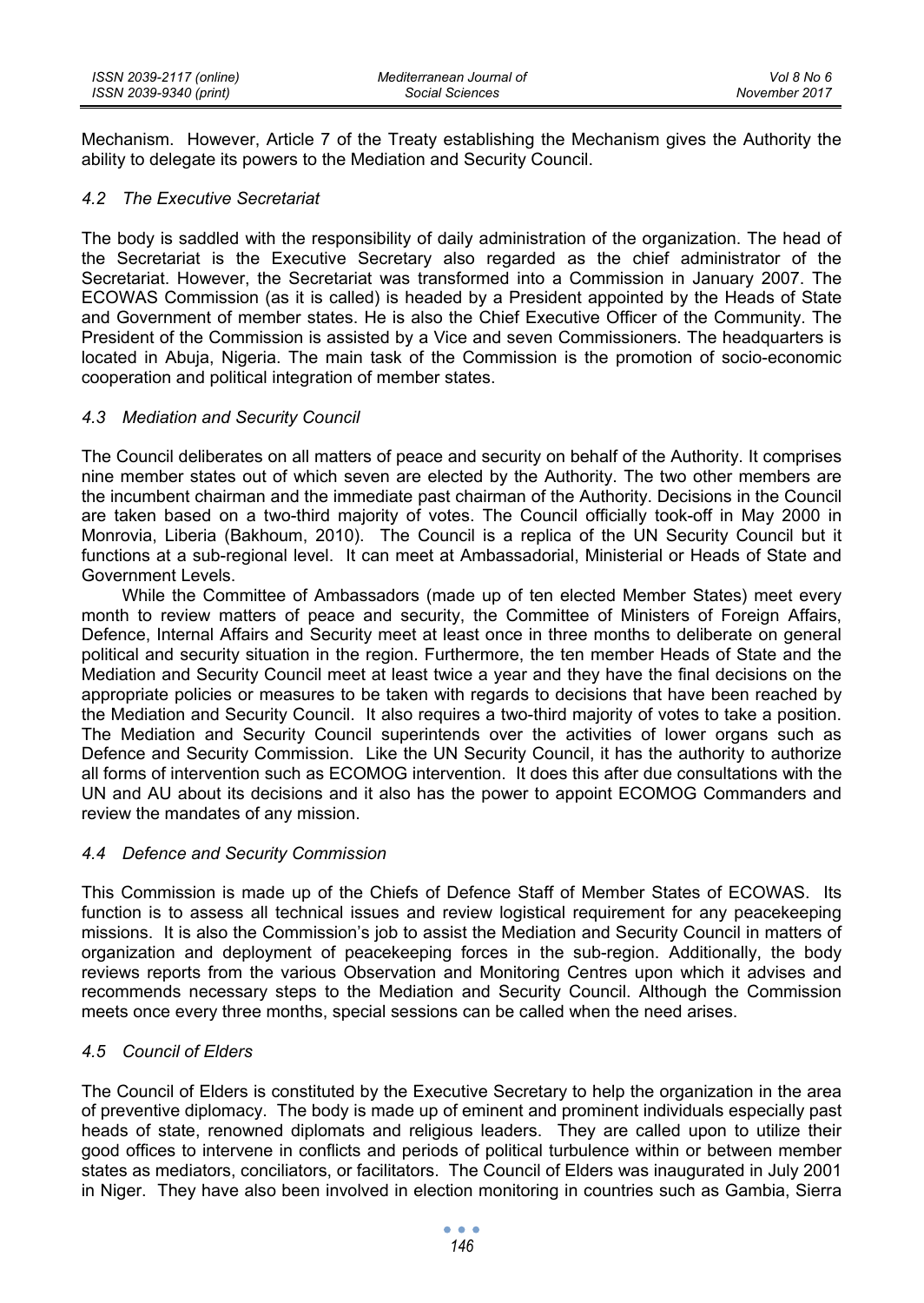Leone, and Togo as well as in countries outside the sub-region such as in Zimbabwe.

## *4.6 Early Warning Observation and Monitoring System*

ECOWAS developed early warning system as part of its conflict prevention strategy. The Observation and Monitoring Centre (OMC) is the center of ECOWAS early warning system. ECOWAS partners with civil society actors such as the West African Network for Peace (WANEP) in order to enhance its data collection and analysis. However, civil societies only assist but have no presence in the decision-making structures. ECOWAS has four Observation and Monitoring Zones in West Africa coordinated by WANEP.

These four zones have their capitals in Gambia (Banjul), Liberia (Monrovia), Burkina Faso (Ouagadougou) and Benin Republic (Cotonou). The function of these zones is to collect data on potential causatives of disputes or conflict triggers. They monitor trends and occurrences that have implications for peace and security. These includes small arms and light weapons movements, youth restiveness, smuggling, ethnic/local militias and emergent rebel groups; and transmit same to the OMC hub at the headquarters in Abuja.

## *4.7 ECOMOG*

Although ECOMOG existed before the Mechanism was established, it was incorporated into the new conflict management framework because it is seen as a useful tool for maintaining peace in the region. ECOMOG – largely an ad-hoc military force consisting of land, air and sea components – was established by ECOWAS member states as a response to security problems that accompanied the civil war in Liberia in 1990. ECOMOG's troops consist mainly of contingents from the armed forces of ECOWAS member states.

ECOMOG has a command structure headed the Force Commander. The position of the Force Commander is closely followed by those of the Deputy Force Commanders who are also commanders of the various troop contingents from their home countries. The Force Commander of ECOMOG with his planning staff coordinates the activities of the various contingents, and together with the contingent commanders deal with common problems arising in the region. The central planning office is responsible for designating responsibilities in the mission area to individual contingent commanders, after observing due diligence in terms of assessment of their strength, instruction from their home government as well as the level of equipment, arms and ammunition that they have (Mitikishe, 2000).

## **5. Intervention**

The ECOWAS conflict management framework provides for regional intervention in the event of political crisis in members states. In fact, ECOMOG has been adopted as the regional intervention force. Intervention became popular in the 1990s when ECOWAS deployed ECOMOG forces in Liberia to prevent Charles Taylor-led National Patriotic Front of Liberia (NPFL) from overthrowing the government of Samuel Doe. ECOMOG intervention can take the form of peacekeeping or peace enforcement. It can also monitor ceasefire agreements, and when the conflict parties who signed the ceasefire fail to abide by the terms of the agreement, such violations are taken into consideration to determine whether there is need for ECOMOG to intervene and compel the uncooperating parties to respect the provisions of the ceasefire agreement. In other words, ECOMOG missions could change from peacekeeping to peace enforcement depending on the conditions on ground and it can again quickly convert from the latter to the former. Such was the case in Liberia and Sierra Leone where ECOMOG intervened as a peacekeeping force to protect government properties and civilian populations. The violence shown by the NPFL and the Revolutionary United Front (RUF) in both countries meant that intervention passed from peacekeeping to peace enforcement operation.

Apart from Liberia and Sierra Leone, ECOMOG missions have also been deployed in Guinea Bissau (1998) leading to a ceasefire on 20<sup>th</sup> July 1998 followed by the Abuja peace agreement on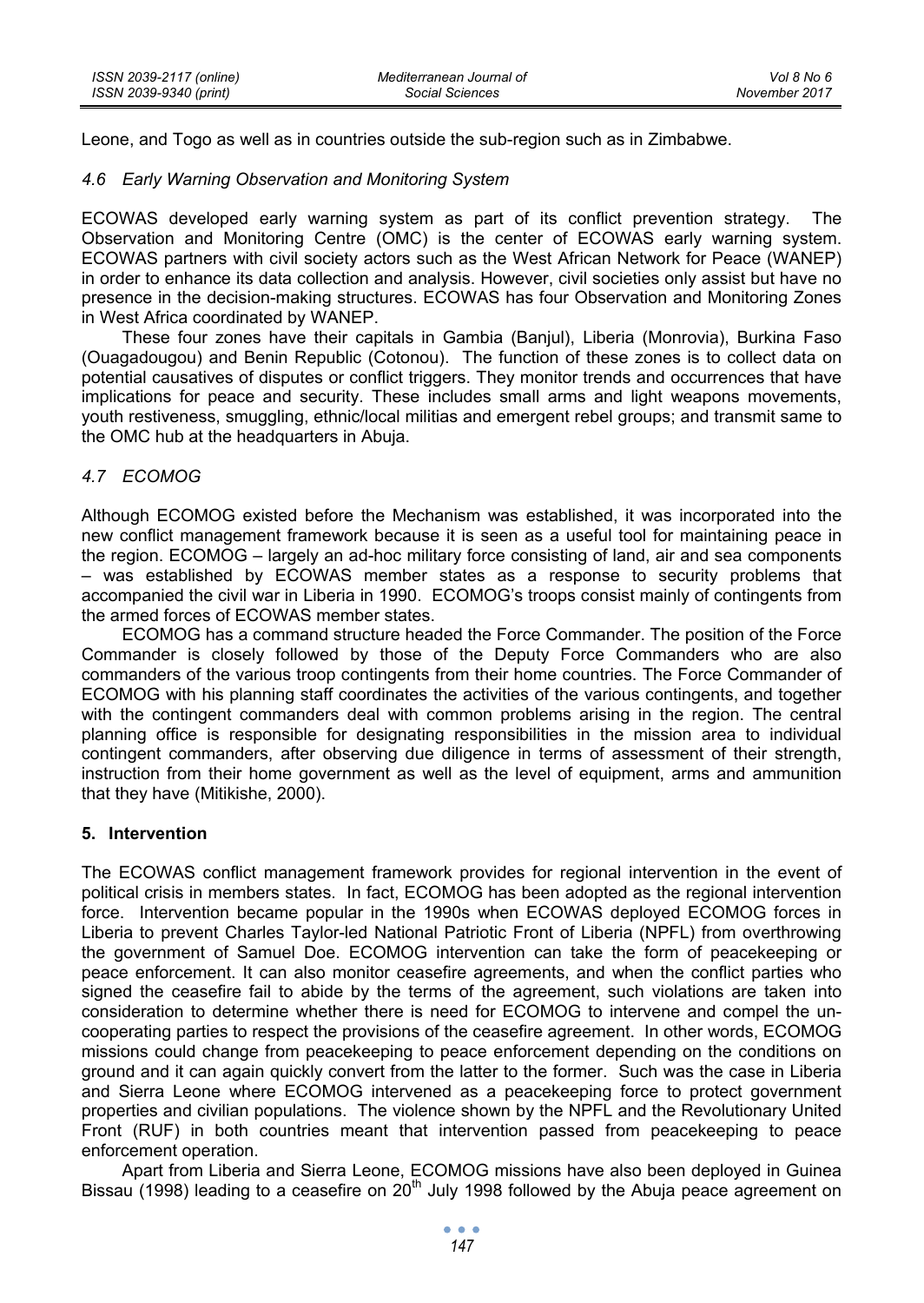| ISSN 2039-2117 (online) | Mediterranean Journal of | Vol 8 No 6    |
|-------------------------|--------------------------|---------------|
| ISSN 2039-9340 (print)  | Social Sciences          | November 2017 |

November 1, 1998. It also intervened in Cote D'Ivoire primarily to monitor the October 17, 2002 ceasefire agreement (Woods, 2003). ECOMICI (ECOWAS Mission in Cote D'Ivoire) was made up of about 1,400 troops deployed from Senegal, Ghana, Benin, Togo, and Niger under Force Commander, Major General Abdoulaye Fall (Mitikishe, 2000). Following the UN Security Council vote on February 28 2004 in favour of integrating ECOMICI, the Mission was absorbed into the UN Operation in Cote D'Ivoire (UNOCI) which took effect from April 4, 2004.

## **6. ECOWAS Protocol on Democracy and Good Governance**

With a view to strengthening the ECOWAS Mechanism which has become ECOWAS' foundational sub-regional security framework, ECOWAS leaders in 2001 signed *the Protocol A/sp/1/12/01/ on Democracy and Good Governance supplementary to the protocol establishing the mechanism for conflict Prevention, Management and Resolution, Peacekeeping and Security*. The Supplementary Protocol is viewed as a robust instrument that takes into account the underlying (political) triggers of instability, conflicts and insecurity in West African states which were largely overlooked by the ECOWAS Mechanism (Lar, 2009).

The protocol highlights the fundamental requirement for achieving democracy and peace in the sub-region with particular focus on respect for human rights, the rule of law, and government's commitment to delivering good governance, free, fair and credible elections. It also highlights the importance of election monitoring and ECOWAS' role in that regard. Additionally, it talks about the limited role that the armed forces, the police and other security formations have to play in a democracy. With regards to good governance and constitutional principles, it called for clear separation of powers between the three arms of government–Executive, Legislative and Judiciary; a guarantee of parliamentary independence and immunity; constitutional ascension to power; and the need for the armed forces to be apolitical and to be under the command of a legally constituted political authority. The Protocol also barred serving member of the armed forces from seeking elective political office. It recognized respect for freedom, civil and political rights as well as the importance of political parties to engage freely without encumbrances in all electoral processes. Importantly, the guarantee to the right of opposition is also stipulated (ECOWAS, 2001).

Another important provision on the protocol is that "a substantial electoral law cannot be changed without the consent of a large majority of political actors within the six months preceding the election" (ECOWAS, 2001). This perhaps is a response to the history of unconstitutional and undemocratic ascension to political power in the sub-region since the 1990s. Thus, ECOWAS has a duty under the protocol, to ensure that elections in member countries are smooth running, free, fair, honest, and transparent.

In addition, the protocol calls for member states to "eliminate all prejudicial, degrading and discriminating practices towards women, children and the youth" (ECOWAS, 2001). In other words, their well-being is proof of a democratic society that delivers development, economic prosperity and social peace. Basically, the whole goal of the protocol is to curb those factors that provoke crises and social instabilities which have been common in most cases of violent conflicts in the region over the years.

## **7. ECOWAS Conflict Prevention Framework (ECPF)**

Problems relating to implementation of the preventive aspect of the 1999 Mechanism especially late response to crisis informed the establishment of the ECOWAS Conflict Prevention Framework (ECPF) in 2008. The goal of the conflict prevention framework is to ensure the creative transformation of conflict, diffusion of tensions and prevent conflict outbreak, escalation, spread or relapse. In other word, it involves institutionalizing measures to ensure that conflicts do not arise in the first place or if they do, that they do not reoccur. The emphasis according to the framework is not to prevent conflict per se (since conflict is a natural phenomenon), but to ensure that it does not escalate into violence. This involves identifying conflict triggers i.e. sudden events or accelerators that could spark a crisis which could in turn lead to violent conflict.

It can be argued that the ECPF is a proactive alternative to ECOMOG. Rather than wait for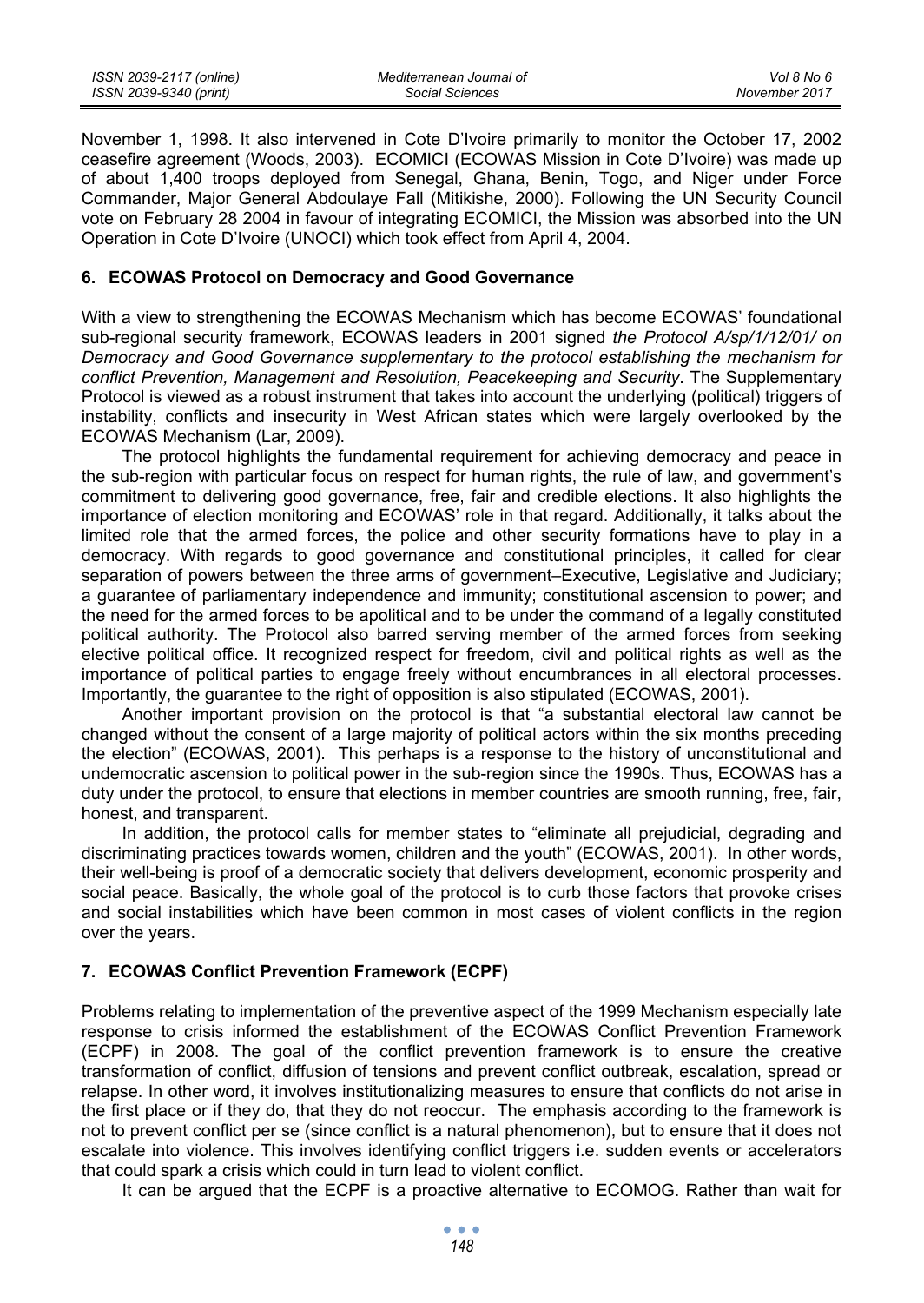| ISSN 2039-2117 (online) | Mediterranean Journal of | Vol 8 No 6    |
|-------------------------|--------------------------|---------------|
| ISSN 2039-9340 (print)  | Social Sciences          | November 2017 |

conflict to occur, escalate and become violent before intervention, the position should be to prevent the occurrence or recurrence of violent conflicts. This means that, military intervention should only constitute a measure of last resort. This would be done by initiating measures such as sustainable development and strengthening a culture of democracy and developmental reforms not only aimed at preventing socio-economic conditions from deteriorating, but also, actively pursuing peacebuilding in post-conflict countries over a period of time so as to forestall a relapse into conflict.

The ECPF has components such as Early Warning, Preventive Diplomacy, Human Rights and the Rule of Law, Media, Democracy and Political Governance, Women, Peace and Security, Natural Resources and Governance, Peace Education etc. Critical to the ECPF is the early warning component which is designed to help ECOWAS member states predict the emerging conflicts and facilitate interventions to avert, diffuse or creatively transform such potential or latent conflict situations. To achieve the early warning objectives, the ECOWAS Early Warning and Response Network (ECOWARN), was reinvigorated.

#### **8. Appraisal of ECOWAS Conflict Management Framework**

ECOWAS successfully transformed from being an economic body into an eco-political union and took upon itself the task to perform conflict management, peacebuilding and security stabilization functions in the West African sub-region. That the body has had a huge influence on the West African sub-region with regard to conflict management and conflict resolution cannot be disputed. However, what remains controversial is whether its institutional framework for dealing with conflict has yielded maximum impact. In other words, is the ECOWAS conflict management framework effective enough in managing the current conflict triggers facing the region today?

First, the ability or capacity for any organization including ECOWAS to undertake any security role can be found either in its constitutional provisions or the treaty establishing the body mandating that body to perform conflict management function or institutional mechanism through with such mandate can be exercised (Fanta, 2009). For ECOWAS, specific legal protocols have been adopted on how it intends to operate in peace and security affairs such as the Mechanism, the Democracy Protocol and the ECPF. However, the organization has neglected the need to adopt constitutional provision on these as the United Nations has done.

It can be argued that ECOWAS has a relatively comprehensive institutional mechanism for dealing with conflict. For example, its decision to establish a peace organ attests to the fact that the organization is committed to sustainable peace in the sub-region. Either operating under Chapter VI or Chapter VII of the UN Charter, ECOWAS has shown to have considerable experience in peacekeeping, peacemaking and peace enforcement as its intervention in Liberia (1990-1998; 2003); Sierra Leone (1997-2000); Guinea Bissau (1998-1999); Niger (2005-2010); Togo (2009- 2010); Cote D'Ivoire (2002-2004, 2007, 2010-2011), and so on depicts. Arguably, ECOWAS has a clear mandate and a considerably strong organizational capacity for peacemaking, peacekeeping and peace enforcement.

At the level of conflict prevention, ECOWAS Protocol on Democracy and Good Governance prescribes measures urging its member countries to respect democratic principles which would go a long way to ensure that unwanted conflicts do not arise. Although these measures have not entirely eliminated the problem of bad governance, coups and so on, they have helped to reduce threats to democratic governance and the negatives it can have on the sub-region. The ECPF is another good example of ECOWAS efforts to prevent conflict and promote regional stability. A central part of the ECPF is the recognition that development, peace, security, and democratic governance are fundamental to the development of the ECOWAS region. A crucial objective of the framework is to prevent the outbreak of violent conflict.

In 2005, political events in Togo challenged the ECOWAS Protocol on Democracy. ECOWAS responded positively; unconstitutional ascension to power of Faure Eyadema was strongly condemned by ECOWAS. Togo was sanctioned, and suspended from participating in the ECOWAS activities; ECOWAS also placed travel ban on its leaders as well as imposition of arms embargo against the country (Clayton, 2005). ECOWAS' hard diplomacy paid off, Faure resigned as interim President of Togo. Presidential elections were conducted. However, to the disappointment of many,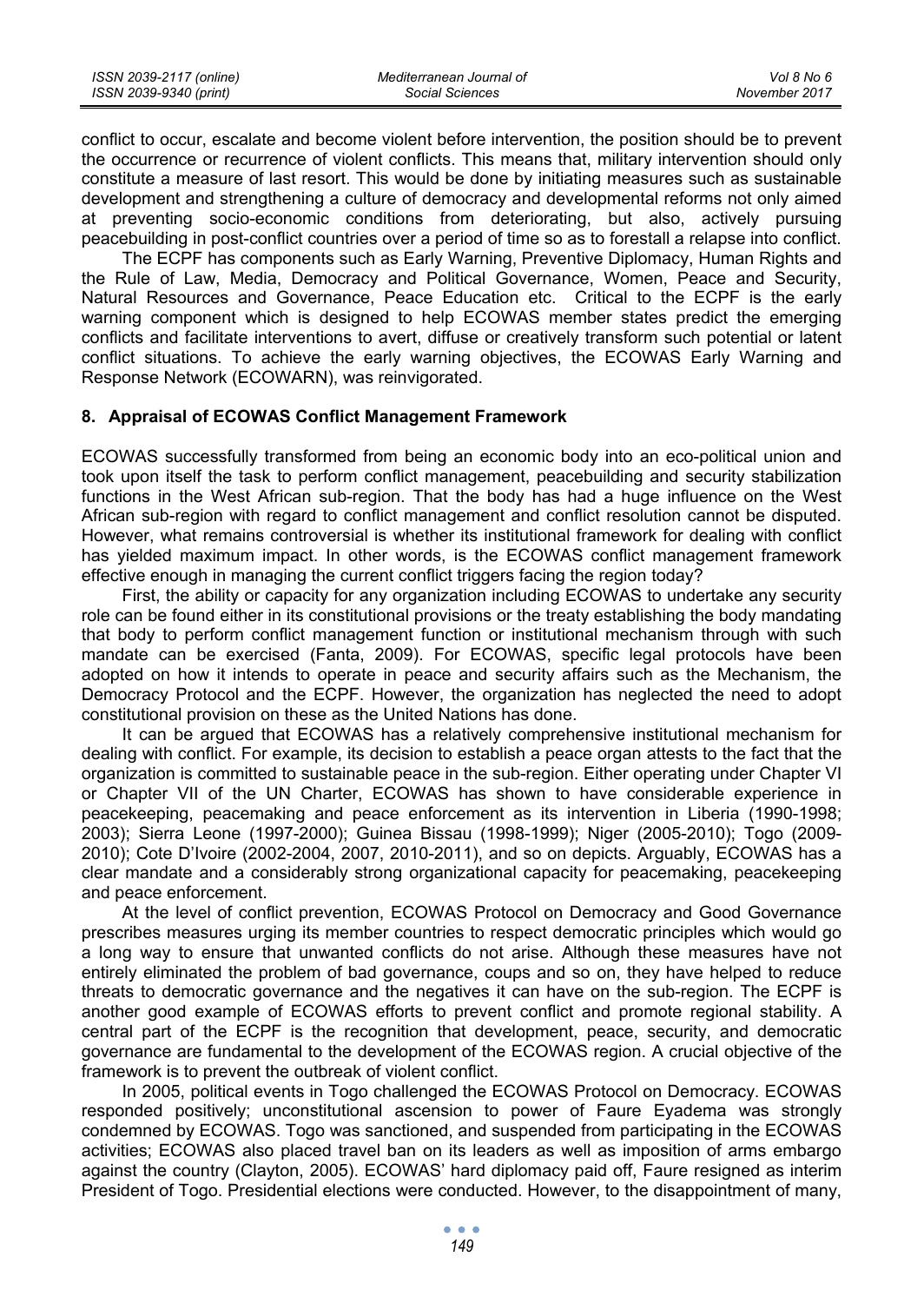| ISSN 2039-2117 (online) | Mediterranean Journal of | Vol 8 No 6    |
|-------------------------|--------------------------|---------------|
| ISSN 2039-9340 (print)  | Social Sciences          | November 2017 |

Faure Eyadema won about 60% of the total votes cast and was elected president (Levit, 2010). Whatever the case, the threat of instability in the country was effectively reversed by the ECOWAS in a peaceful and non-violent manner.

Fanta (2009) is of the view that ECOWAS remains at the forefront in terms of early warning. ECOWAS has worked with Civil Societies to establish four early warning bureaus in Banjul, Ouagadougou, Monrovia, and Cotonou (ECOWARN, 2008). Notwithstanding, ECOWAS early warning system (ECOWARN) has faced certain challenges. ECOWAS lacks the necessary human and material resources to effectively cover a vast region as West Africa with its enormous problems associated with underdevelopment, poverty, electoral and political violence and the general issues of human security. ECOWAS requires a robust staff capacity at local, national and sub-regional levels to effectively collect information and report on developing or emergent conflict triggers.

Although ECOWARN has engaged the services of local capacities such as NGOS, women and youth associations, traditional institutions, intelligence agencies, the police and religious rulers, and so on, its capacities are still limited. In addition, deficiency in governance is still affecting its capacities for early warning systems. For example, Souare (2007:106) points to this deficiency of governance among ECOWAS member states:

*…it is not clear whether these zonal bureaus (of the ECOWAS EWR System) will be able to achieve their intended goals under the current regimes of observation and monitoring systems. It is unlikely that civil servants loyal to an undemocratic regime will be able to effectively monitor and report human rights situations, press freedoms and civil military relations in their countries or its allies.* 

 Usually, governments are quite abreast through intelligence reports of emerging conflicts. Not only that, they themselves are sometimes the cause of these conflicts. They do not need any advanced early warning pointers to draw their attention to emerging conflict situations. Also, such governments are usually reluctant to acknowledge the fact that their poor human rights records are documented as constituting conflict indicators and the need to address them. Thus, despite recognizing the EWR system, they only pay lip service to it. It is argued by Barnett & Bruce (2007:391) that in certain instances, some of these governments deliberately ensure that the relevant regional bodies remain weakened in their ability to collect data on early warning signals, thus preventing early response.

It can be argued that ECOWAS has performed better in crises management especially through the deployment of ECOMOG than in the area of conflict prevention. Notwithstanding, the organization has also recorded considerable success in conflict mediation and peacemaking. Through diplomatic maneuvering, ECOWAS has been able to arrange a number of ceasefires between hostile parties and ensure some level of compliance through the employment of peacekeeping forces.

In Guinea Bissau (1998), ECOWAS mediation efforts resulted in a truce between President Vieira and the rebel leader, General Mane. Similarly, its intervention in Sierra Leone secured the Abuja Ceasefire Accord. This agreement subsequently led to the Abuja meeting in May 2001 where both the RUF and the Sierra Leonean government committed to the disarmament process. In 2002, ECOWAS also dispatched a high-level ministerial delegation to Abidjan, Cote d'Ivoire to mediate between Laurent Gbagbo's government and rebel leaders in order to restore peace to the troubled country. Furthermore, ECOWAS also played a crucial role in 2003 in terms of de-escalating tensions between Senegal and Gambia over the disputes in Casamance (N'Diaye, 2007).

According to a UNOWA (UN Office for West Africa) report, "ECOWAS mediation has led to the signing of nearly two dozen peace agreements to end destructive conflicts in West Africa". Even at that, it is argued that the organization has not even fully exploited the potentials of its Council of Elders. Particularly, Fanta (2009) is of the view that some members of the body still do not have the required training and skills in conflict mediation and management.

Arguably, within the African continent, ECOWAS is considerably ahead of others in terms of experience in military deployment by a sub-regional organization. ECOWAS has effectively used peacekeeping and peace enforcement forces, including threat, imposition of sanctions and deployment of ECOMOG in the management of a number of conflicts. In spite of ECOWAS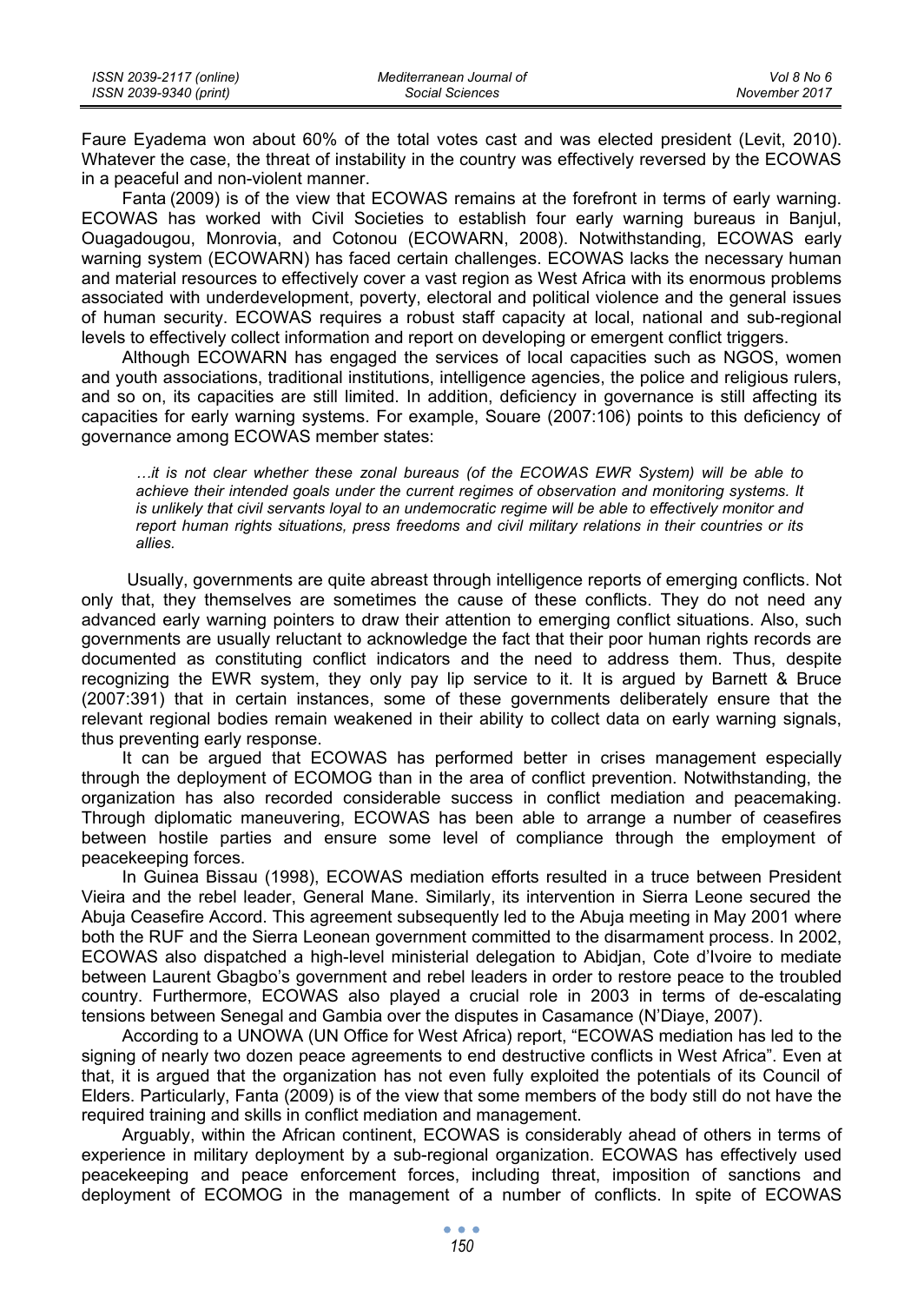| ISSN 2039-2117 (online) | Mediterranean Journal of | Vol 8 No 6    |
|-------------------------|--------------------------|---------------|
| ISSN 2039-9340 (print)  | Social Sciences          | November 2017 |

operational experience in peacekeeping and peace enforcement, a critical analysis shows specific weaknesses exist which include: the lack of a united command and control structure, as members states still retain considerable national control over their contingents; clear differences in capacity, capability, and professionalism of contingents; lack of a central logistics system; absence of capacity in logistics support; and lack of capacity in transition from a Peacekeeping mission to Peace enforcement as the Sierra Leone example demonstrated (Levit, 2010).

Some ECOWAS deployment (otherwise known as ECOMOG Missions) include: Liberia (1990- 1997; 2003); Sierra Leone (1997-1999); Guinea Bissau (1998-1999); and Cote d'Ivoire (2003- 2004). In all of these missions, ECOWAS failed to transit from peacekeeping to peace building. In each case, its troops were incorporated within the subsequent U.N mandate operations. ECOWAS incapacity to cope with the degenerating nature of the conflict in Guinea (1998-1999), led to withdrawal of its forces before the conflict was resolved (Fanta, 2009).

At the level of peacebuilding especially when viewed from the perspective of post-conflict reconstruction, reconciliation and rehabilitation, ECOWAS has not done enough. Establishing and maintaining ceasefires are important by themselves, they do not constitute successful management of conflicts. Success can be claimed when underlying issues in a dispute have been effectively resolved to the mutual satisfaction of the parties. ECOWAS has shown to be particularly weak in this regard. ECOWAS peacebuilding activities have been centered on election observation which is only one aspect of a comprehensive peacebuilding framework which must include, respect for human right and rule of law, imbibing the culture of strict adherence to democratic principles, civil service reforms, security sector reforms (SSR), reforms of the judiciary and properly addressing the root causes of the conflict, these reforms must also be adequately implemented (Fanta, 2009).

#### **9. Result and Conclusion**

In terms of general assessment of the performance of ECOWAS conflict management framework, significant achievement has been made by ECOWAS in conflict management. The fact that the ECOWAS sub-region has been transformed from a zone of crippling wars (especially in the Mano River Region) in the 1990s into an area where no active war is raging today is a mark of progress that has been made. At the same time, it can be argued that democratic culture is gradually taking root in many of ECOWAS member states. Both Liberia and Sierra Leone, two of the most disturbing and unstable states in West Africa have successfully conducted consecutive general elections. So too have some other ECOWAS member countries including Nigeria, Ghana and Senegal. Comparatively, ECOWAS has recorded more successes in the area of crisis management and has become a reference point in the African continent.

It can be said that with every threat to regional security, ECOWAS has shown commendable improvement in terms of capacity for quick and early response. Its experience in Liberia and Sierra Leone were an important learning curve which prepared the ECOWAS for future conflict diplomacy. For example, ECOWAS displayed its capacity to manage the crises in Guinea Bissau in 2003 and Togo in 2005.

However, ECOWAS can be said not to have performed too well in terms of response to the blatant disregard of its democratic principles by President Laurent Gbagbo of Ivory Coast who refused to step down after his opponent Allasane Quattara was declared winner of the November 28, 2010 elections. Although ECOWAS on more than one occasion sent special envoys to Cote d'Ivoire on the matter and had also threatened to use force to remove Gbagbo, the President defied all efforts by the ECOWAS to uphold democracy and the legitimate will of the Ivorian people. The organization could only call on the United Nations to beef up its resolve against Gbagbo. Nonetheless, this shortcoming is being corrected by the organization with regard to the crisis in Mali.

On a general note, there have been renewed cases of political instability in some of its member countries such as Nigeria (2015) and the Gambia (2016). These challenges are not unconnected with the process of democratization in the sub-region; including problems relating to governance, electoral reforms the rule of law; problems of leadership, corruption, hunger and poverty and so on. The corollary of these has been resurgence of religion, military intervention in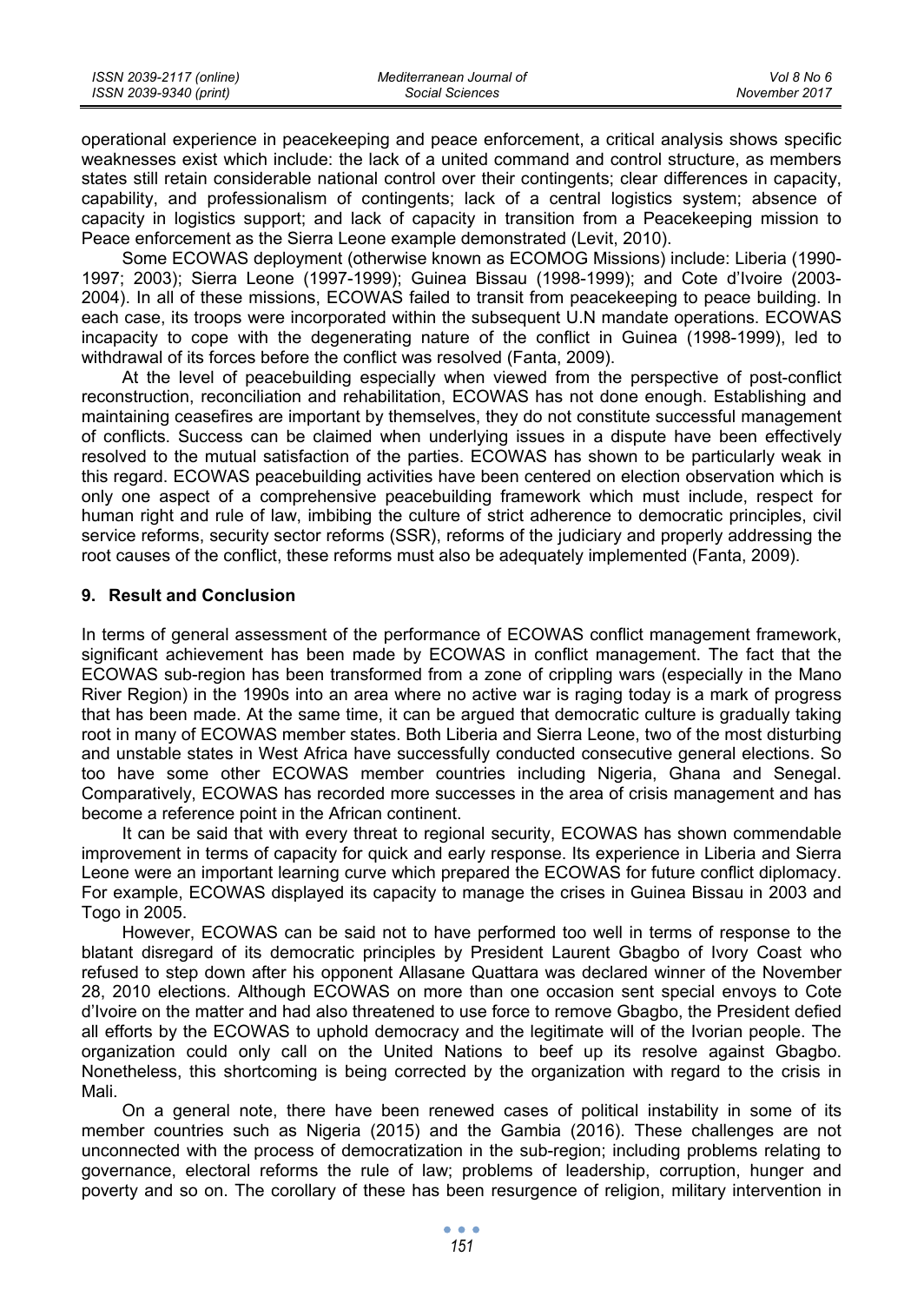politics, and secessionist groups. Islamic terrorism is fast sweeping across West Africa typified by the Boko Haram in Nigeria, ethno-political crises in Northern Mali, Mauritania, and Niger in a complex web linked to the ethnic Tuaregs across these countries and so on. These crises have become major problem that not only threaten the security and stability of the country involved but also that of other countries in the sub-region especially neighbouring countries. These could be considered as early warning signs which challenge ECOWAS to develop a robust framework to address if it is to avoid full blown conflicts across the sub-region with the potential to hamper its goal of sustainable peace and development.

#### **10. Acknowledgements**

The authors declare that this study was not sponsored by either an individual or groups and therefore the findings were not influenced in anyway whatsoever.

#### **References**

- Adedeji, E. (2010). Towards a common ECOWAS agenda on security sector reform. [Online] Available: *www.usip.org* (November, 3, 2011).
- Albert, I. O. (2003). Mainstreaming positive leadership in conflict transformation in Nigeria. Lagos: Center for Social Science Research and Development.
- Albert, I. O. (2011). Pinched, ditched or jinxed? The mantra of African solutions to African problems. Inaugural Lecture delivered at the University of Ibadan, Nigeria. February 3, 2011.
- Bakhoum, H. (2010). ECOWAS as a regional peace broker. [Online] Available: http://www.parl.eco.int (November 3, 2011.
- Bakut, B. (2009). The environment, peace and conflict in Africa. In S. G. Best (Ed.), Introduction to peace and conflict studies in West Africa (pp. 234-251). Ibadan: Spectrum Books Limited.
- Rubin, B. & Jones, B. D. (2007). Prevention of violent conflict: Tasks and challenges for the United Nations. Global Governance 13 (3): 391-408.
- Bozeman, A. B. (1976). Conflict in Africa: Concepts and realities. Princeton: Princeton University Press.
- Chikwem, R. (2007). Why ECOMOG is still the best: The success and failure of ECOMOG peace operations. [Online] Available: https://dawodu.com/chikwem2.htm (January 26, 2011).
- Clayton, J. (2005). Togo 'military coup' hands leadership to President's son*.* Times, (UK), February 7, 2005.
- Wulf, H. & Debiel, T. (2009). Conflict early warning and response mechanisms: Tools for enhancing the effectiveness of regional organizations? A comparative study of the A.U, ECOWAS, IGAD, ASEAN/ARF and PIF. Crisis States Working Papers Series, No.2. Destin Development Studies Institute.
- ECOWARN (2008). Mid-year evaluation and update of ECOWARN. [Online] Available: http://www.wanep.org/ecowarn-update-o8.htm (January 26, 2011).
- ECOWAS (1999). Protocol Relating to the Mechanism for Conflict Prevention Management, Resolution, Peacekeeping and Security. [Online] Available: http://www.zif-berlin.org/fileadmin/uploads/analyse /dokumente/ECOWAS\_Protocol\_ConflictPrevention.pdf (January 26, 2011).
- ECOWAS (2001). Protocol A/SPI/12/01 On Democracy and Good Governance Supplementary to the Protocol Conflict Prevention, Management. [Online] Available: http://www.comm.ecowas.int/sec/en/protocoles/Protocol%20on%20good-governance-and-democracy-rev-5EN.pdf (January 26, 2011).
- ECOWAS (1993). ECOWAS Revised Treaty, Chapter 2, Articles 3 (1993). Abuja: ECOWAS Executive Secretariat.
- ECPF (2008). The ECOWAS Conflict Management Framework, Regulation M.Sc/REG.1/01/08. [Online] Available: http://www.ecowas.int/publications/en/framework/ECPF\_final.pdf (January 26, 2011).
- Anugwom, E. E. (2009). Theories of social conflicts. In M. Ikejiani-Clark (Ed.), Peace studies and conflict resolution in Nigeria: A reader (pp. 142-158). Ibadan: Spectrum Books Limited.
- Fanta, E. (2009). The capacity of African regional organizations on peace and security. A paper presented at the ERD workshop on "transforming political structures, security institutions and regional integration mechanism". Florence, 16 – 17, April.
- Fawole, A. (2003). Nigeria's external relations and foreign policy under military rule, 1966-1999. Ife: Obafemi Awolowo University Press Ltd.
- Furley, O. (1995). Introduction: The habit of conflict. In O. Furley (Ed.), Conflict in Africa. London: Tauris Academic Studies.